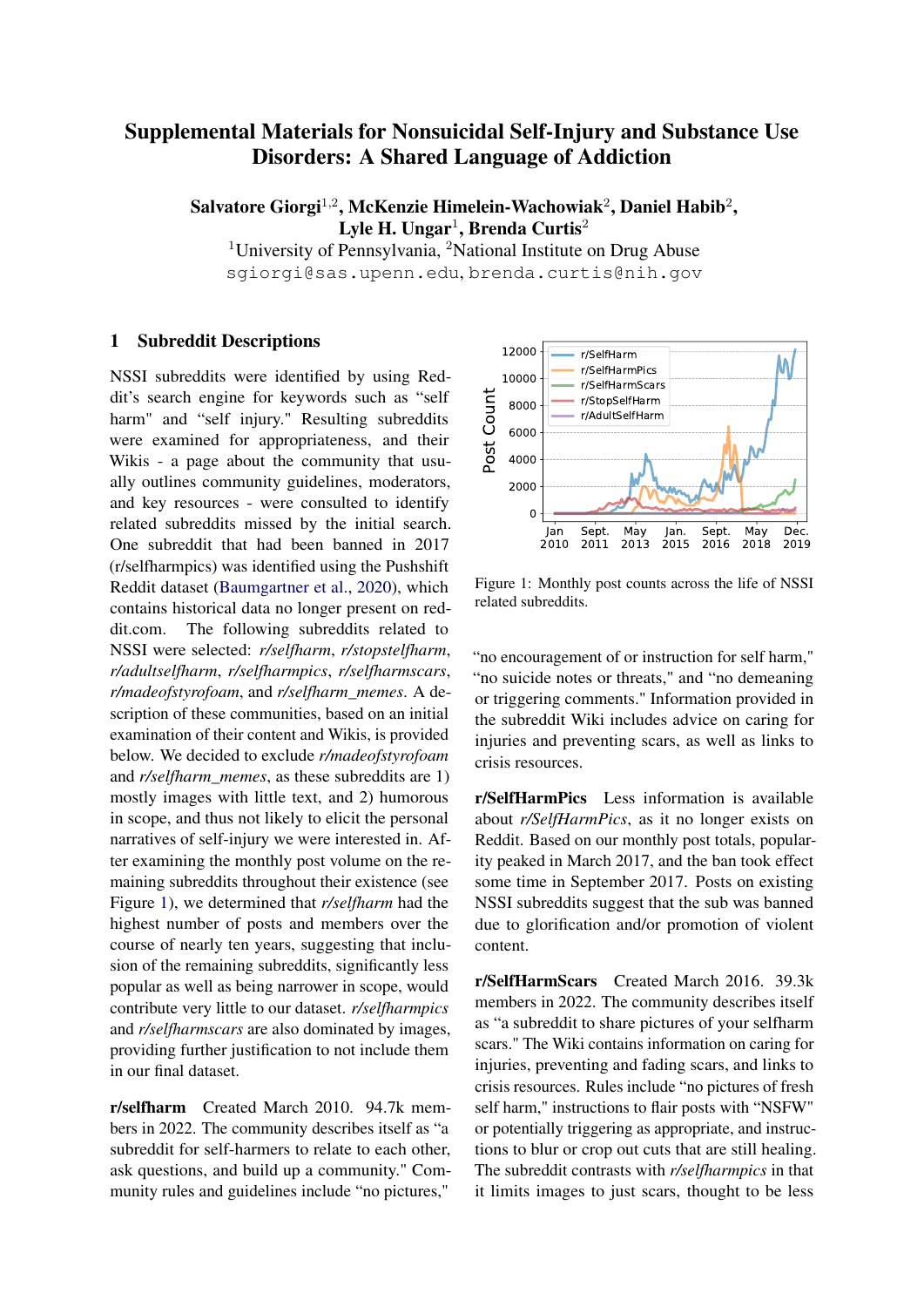triggering than pictures of cuts or other injuries. Nevertheless, a cautionary message is displayed before being able to view the subreddit, stating that only 18+ year old members should continue.

r/StopSelfHarm Created May 2011. 14.1k members in 2022. Little information is provided about this community (they do not have a description, guidelines, or a Wiki), but content appears similar to *r/selfharm*. The feed is a mix of text and pictures (which are not permitted on *r/selfharm*) but no images of fresh injuries. Popularity (based on monthly number of posts on the subreddit) peaked in January 2013.

r/AdultSelfHarm Created March 2019. 8.5k members in 2022. The community describes itself as "a place for older people who self harm to interact with one another." There are no guidelines or a Wiki, but the content appears similar to *r/selfharm*, including the absence of images. The recent creation of this subreddit may be in response to the perception that most *r/selfharm* users are adolescents.

r/MadeOfStyrofoam Created December 2014. 51.1k members in 2022. The community describes itself as "an open forum with loose moderation to discuss self harm in all its forms." The description states, "You may post and comment as you please. Any posts and comments will be subject to the reaction of the community as a whole, be them negative or positive." The description also includes a comment that "this sub is not for everyone," referring people who may be triggered by its content to *r/selfharm* or *r/stopselfharm*. Rules include "no self harm pictures" and "no encouragement of self harm." The content is largely self harm memes. "Made of styrofoam" references deeper, dermis-level cuts that may expose a layer of skin with a similar appearance to styrofoam.

r/selfharm\_memes Created February 2020. 11.6k members in 2022. The community describes itself as "a place where self-harmers can make shitty memes about their suffering." They remind posters to "stay respectful," but write "if you want to have a serious discussions [sic], ask questions and want to get help go to *r/selfharm* as this is just for memes and the occasional pun." Community rules include "no pictures of self harm or scars" and "no asking for self harm advice."

r/addiction Created April 2009. 67.2k members in 2022. The community describes itself as a subreddit "to help people who struggle with addiction of any kind by sharing our experiences and giving ideas to help fight addiction." They provide a quote that reads, "Every second brings a fresh beginning. Every hour holds a new promise. Every night our dreams can bring hope. Every day is what you choose to make it," followed by four words of affirmation: "You can do it." Along with the title, "You can recover," these optimistic words are clearly intended to be supportive.

r/alcoholism Created January 2010. 49.3k members in 2022. The community consists of members seriously committed to combating alcoholism. They describe their content as, "Information and support for those affected by alcoholism/Alcohol Use Disorder." Members encourage any helpful or empowering posts, stating, "If you are concerned about alcohol's effect on your life or a loved one's life, please feel welcome."

r/opiatesrecovery Created February 2012. 37k members in 2022. The community describes itself as "group of people dedicated to helping each other kick the habit." Along with the title, "You Are Not Alone In This Fight," encouraging posts and strict community guidelines against graphic content, sourcing, disrespect, and photos of drugs show the supportiveness of this community.

r/leaves Created January 2011. 230k members in 2022. The community describes itself as "a support and recovery community for practical discussions about how to quit pot, weed, cannabis, edibles, BHO, shatter, Delta 8, or whatever THCrelated product you're using, and getting support in staying stopped." A lighthearted and supportive community, this subreddit's Wiki displays a welcome message reading, "People smoking pot when they want without recrimination? Good. Not being able to stop smoking pot even when you want to? Bad." The moderators enforce community guidelines against disparaging others when advising about what to do.

r/stopdrinking Created in December 2010. 354k members in 2022. The community describes itself as "a place to motivate each other to control or stop drinking" and welcomes "anyone who wishes to join in by asking for advice, sharing our experiences and stories, or just encouraging someone